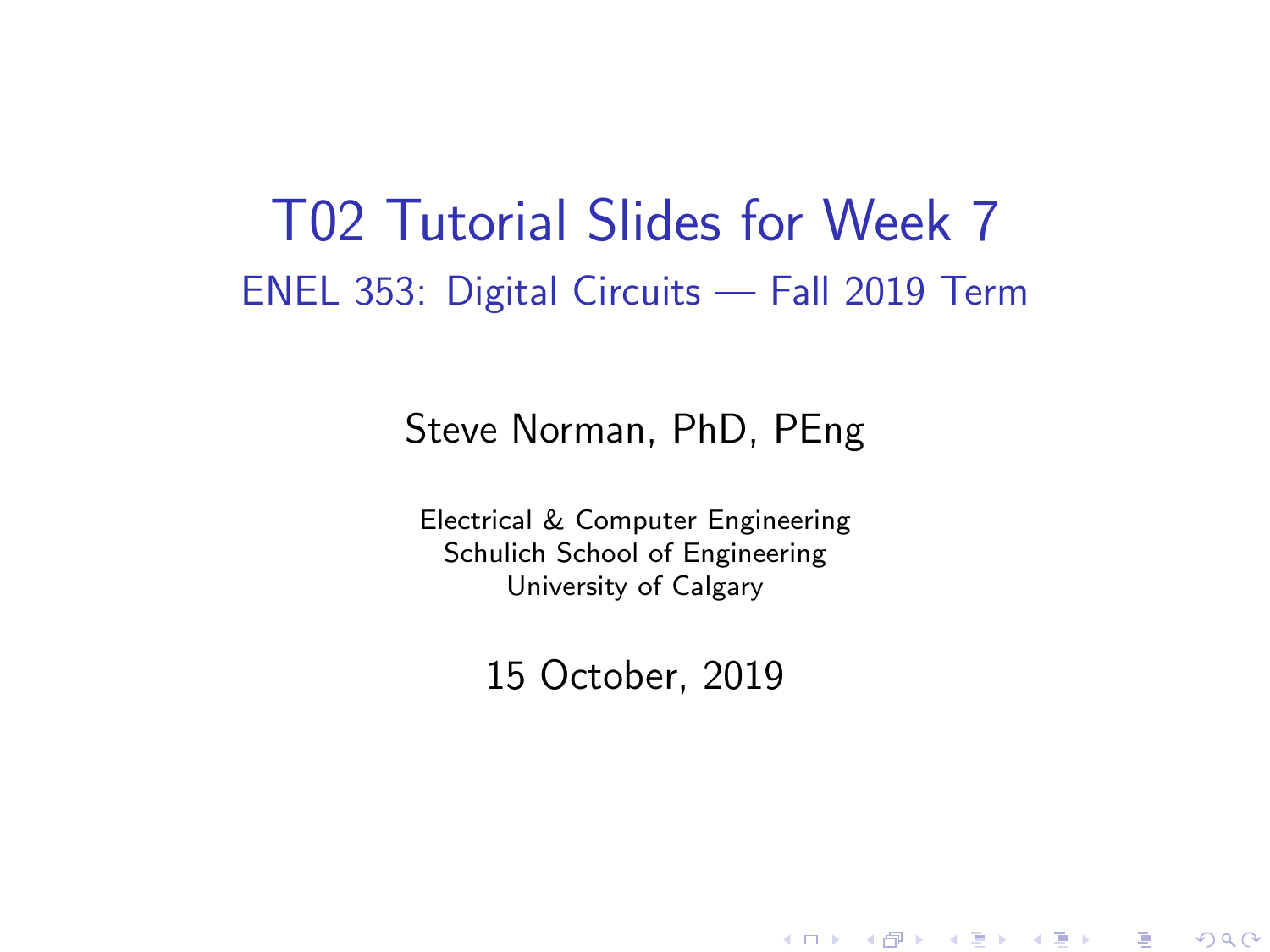K ロ ▶ K 個 ▶ K 할 ▶ K 할 ▶ 이 할 → 9 Q Q →

Topics for today

"Bubble-pushing" and De Morgan's Theorem. Tristate buffers and X and Z values for circuit nodes. K-map exercises.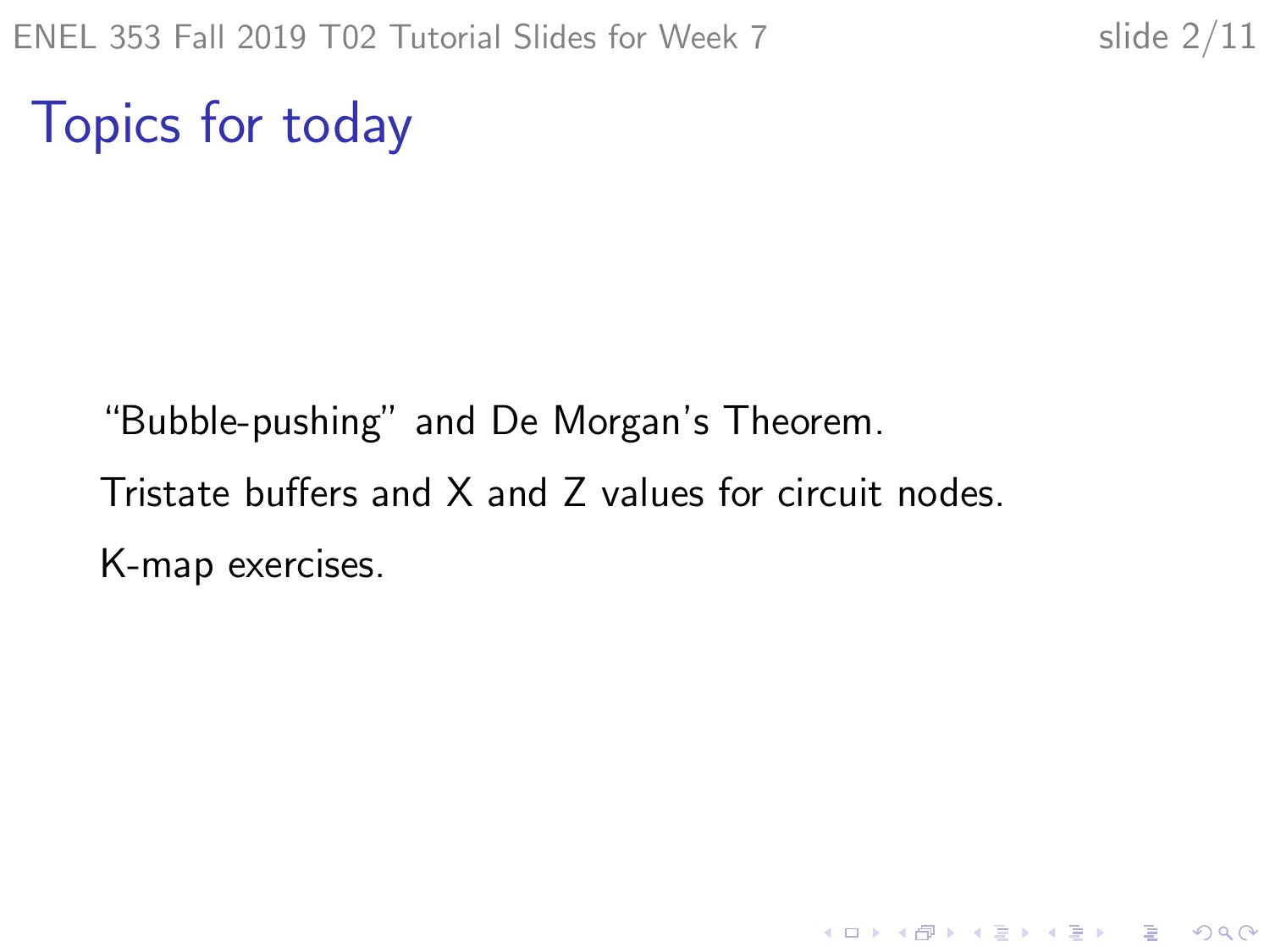イロト イ押ト イヨト イヨト

B

 $2Q$ 

# Exercise 1: Bubble pushing



Find an SOP expression for F by "bubble-pushing".

Find the same expression by algebraic manipulation, including use of De Morgan's Theorem.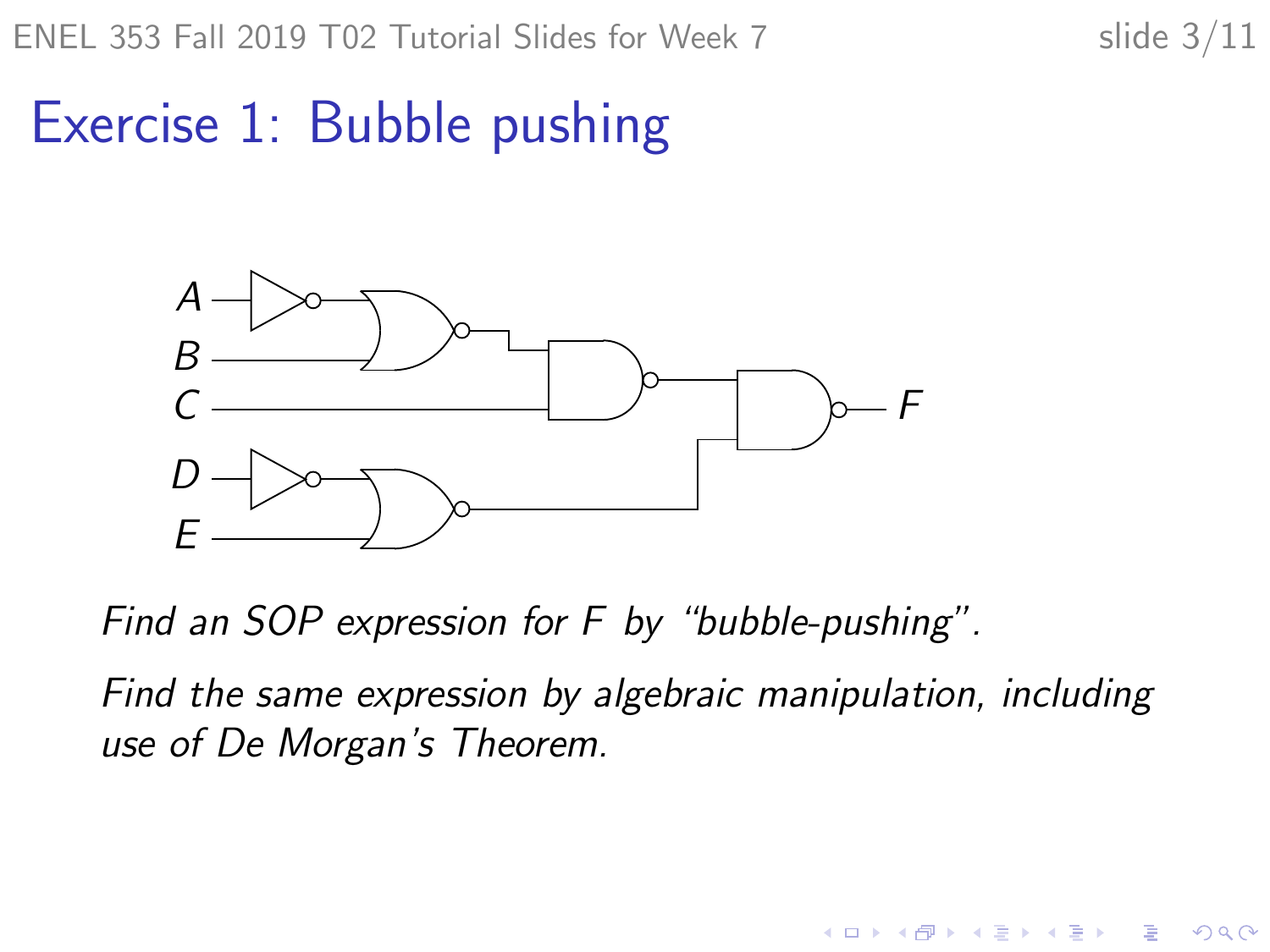## Exercise 2: Two-level NAND logic

Use bubble-pushing to find an SOP expression to describe this circuit:



This is just an example of a general fact about two-level NAND logic. What is that fact?

A related fact: In CMOS technology, a NAND gate tends to be smaller and to switch faster than an AND or OR gate with the same number of inputs.**KORKARYKERKER POLO**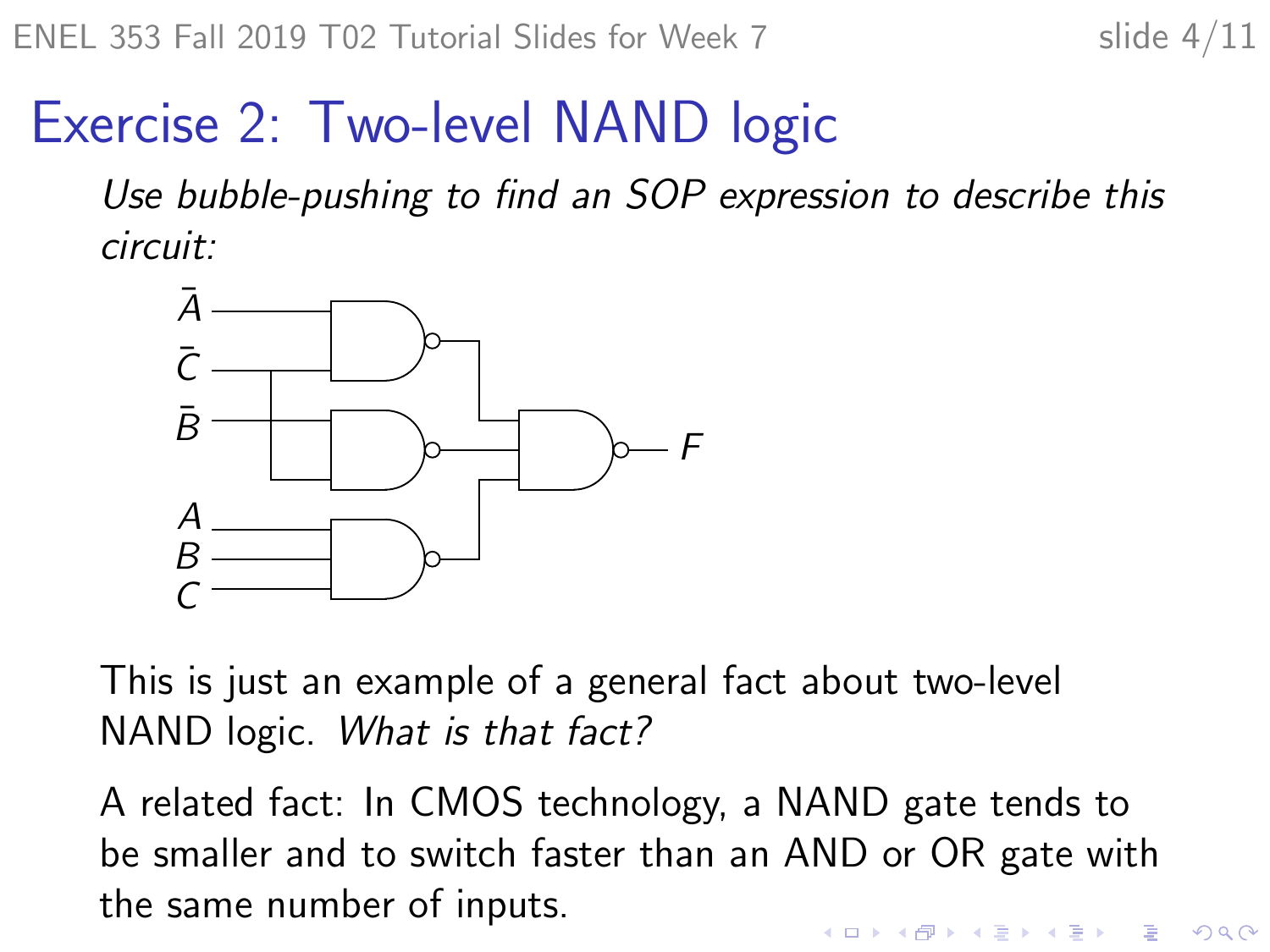$\left\{ \begin{array}{ccc} 1 & 0 & 0 \\ 0 & 1 & 0 \end{array} \right.$ 

Ξ

 $2Q$ 

## Exercise 3: Tristate buffers

In each row of the table, give the state of Y as one of 0, 1, X (for unknown/illegal value), or Z (for floating/ high-impedance).

Give brief reasons for each of your six answers.

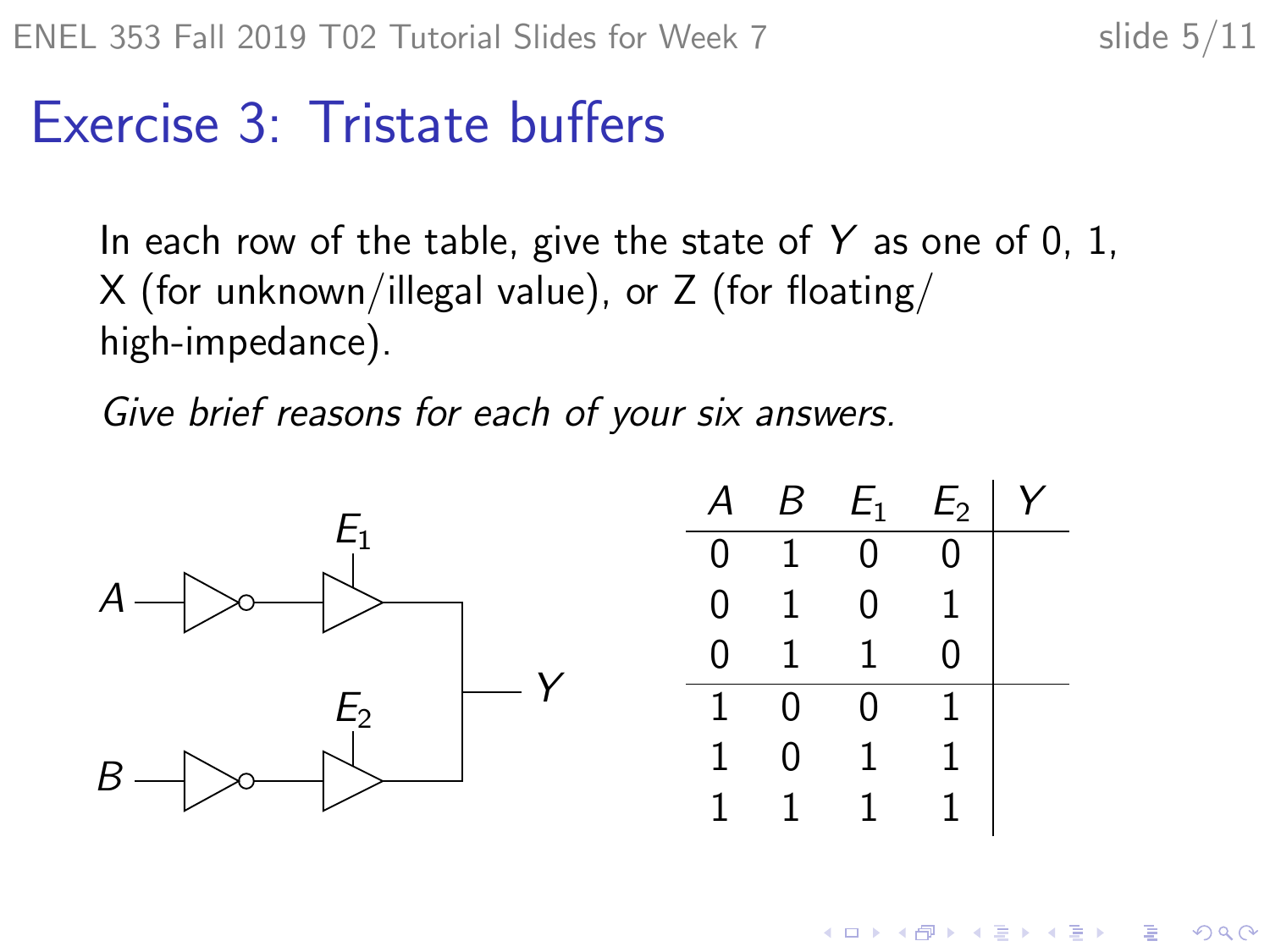Exercise 4

#### Simplify  $F = A\overline{B}\overline{C} + A\overline{B}C + AB\overline{C} + ABC$  using a K-map.

Repeat the simplification using Boolean algebra, particularly the Combining Theorem:  $D\overline{E} + DE = D$ .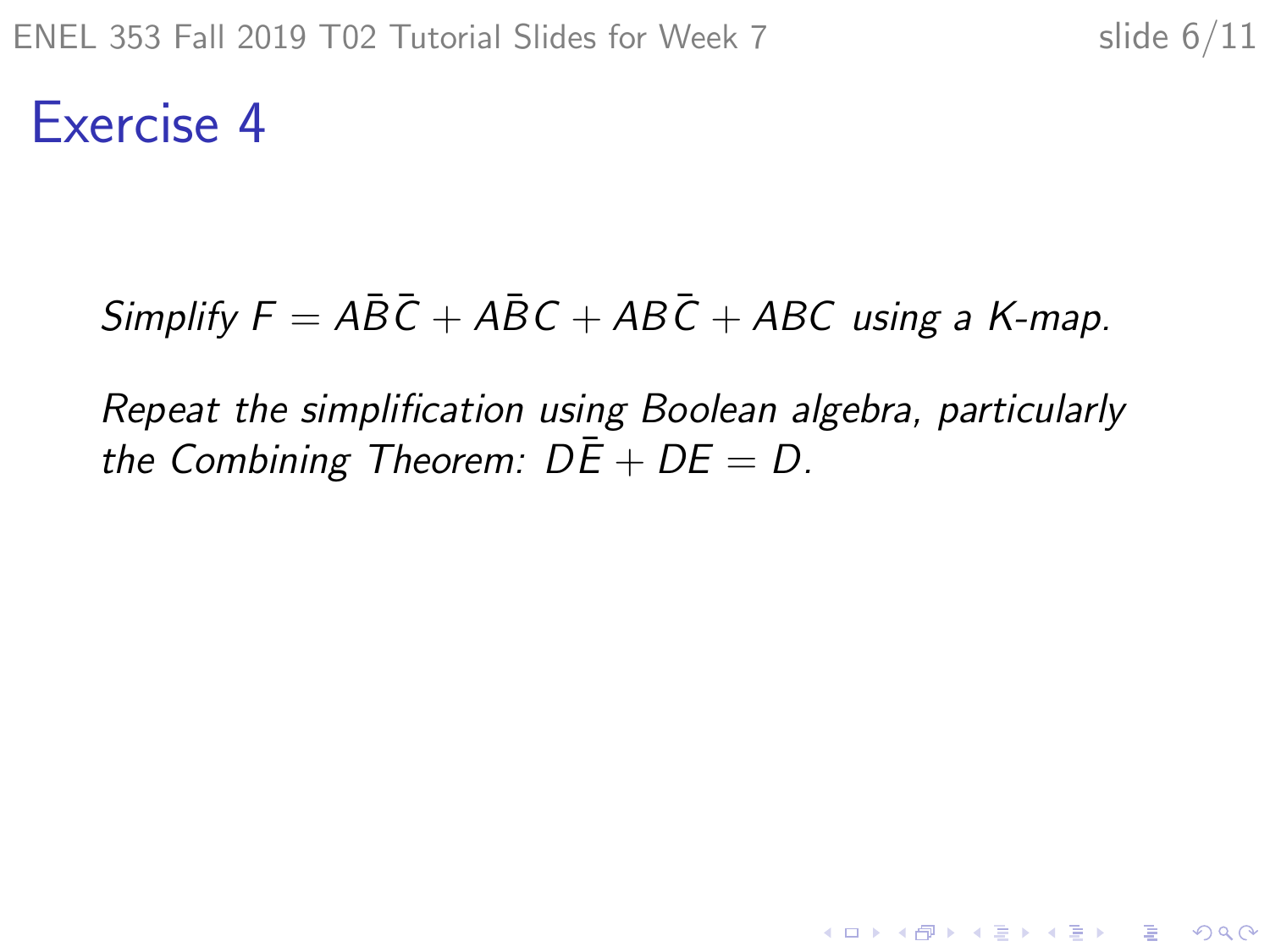**KORKARYKERKER POLO** 

Exercise 5

Draw a K-map for  $F(A,B,C) = A + \overline{A}B$ .

Review: A prime implicant is a rectangle of 1, 2, 4, or 8 1-cells that can't be doubled in size without collecting some 0-cells.

Circle the prime implicants of F.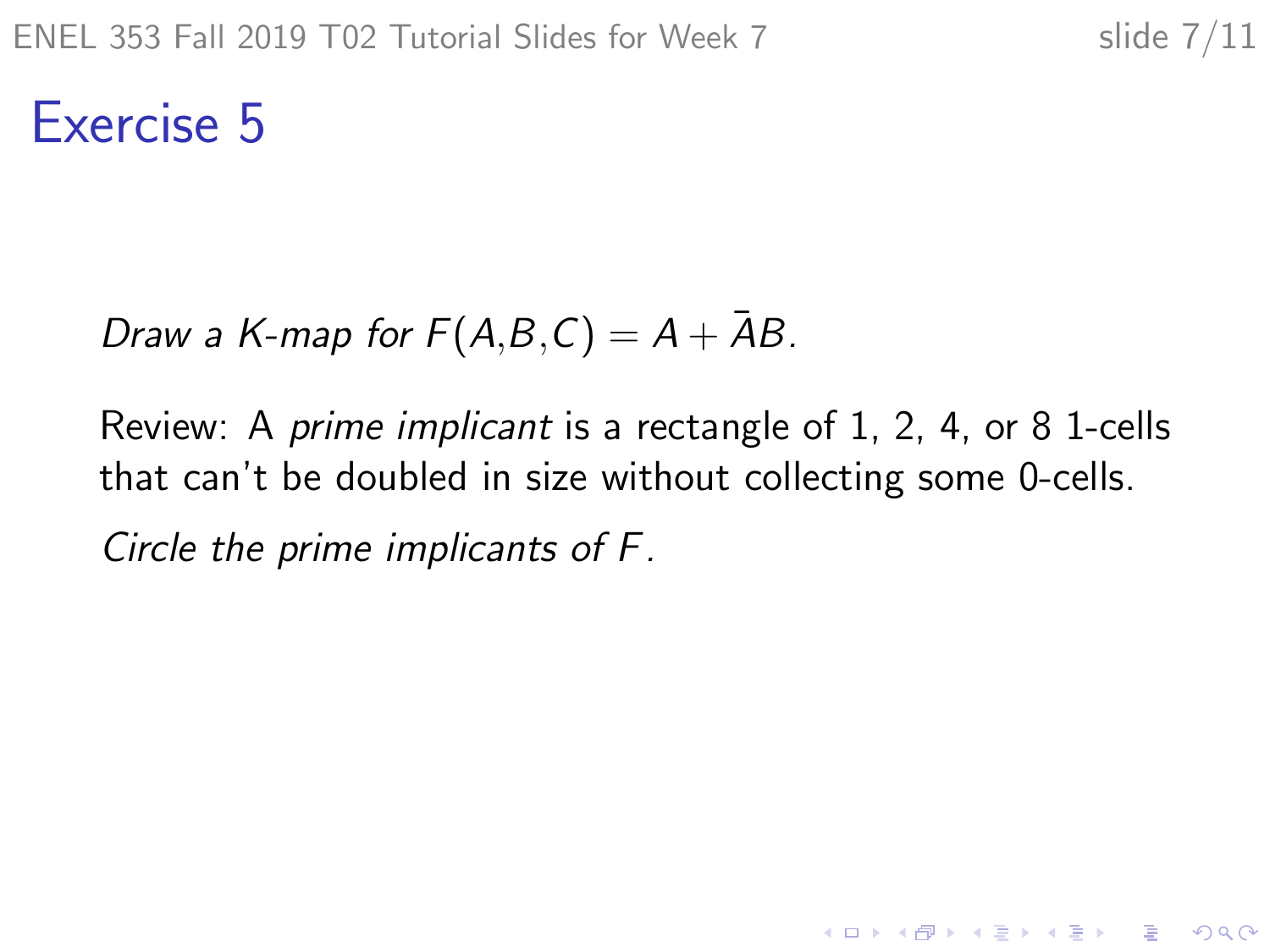KID KA KERKER KID KO

### Exercise 5, continued

Review: An implicant is any rectangle of 1, 2, 4, or 8 1-cells. Equivalently, the implicants of  $F$  are all the products that appear in all of the valid SOP expressions for F.

How many implicants does F have that are not prime implicants?

(The definitions of prime implicant and implicant on this slide and the previous one apply to functions with 2–4 input variables. Things are more complicated with 5 or more variables.)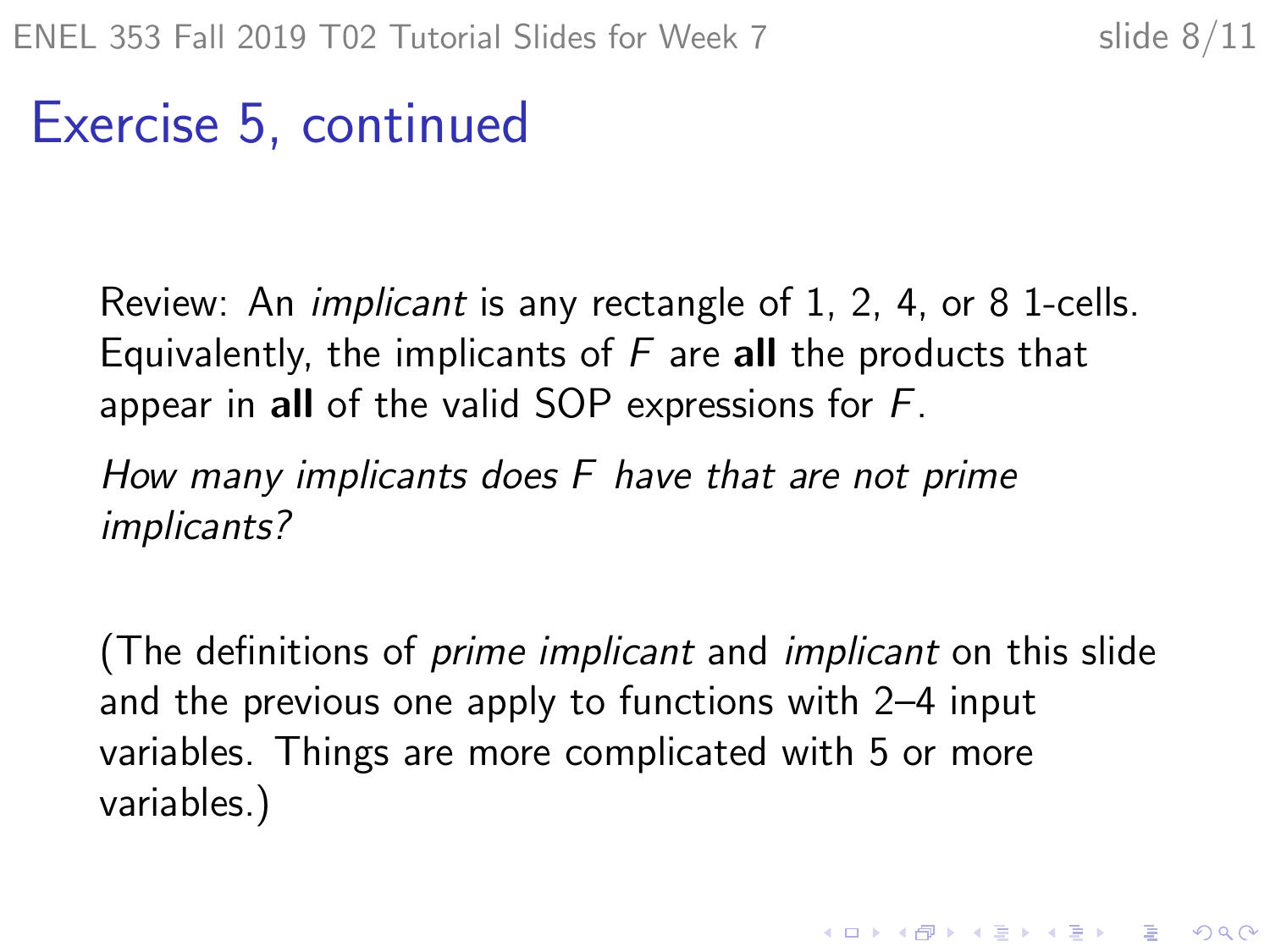Exercise 6

Draw a K-map for  $G(A,B,C,D) = \overline{A}CD + \overline{B}CD + \overline{A}C + \overline{A}\overline{B}C\overline{D} + \overline{A}D + \overline{B}C\overline{D}$ .

Review: A distinguished 1-cell is a 1-cell that is covered by only one prime implicant.

More review: An essential prime implicant is a prime implicant that covers at least one distinguished 1-cell.

Find the essential prime implicants of G.

Do the essential prime implicants of G give us a minimal SOP expression for G ?

**KORKARYKERKER POLO**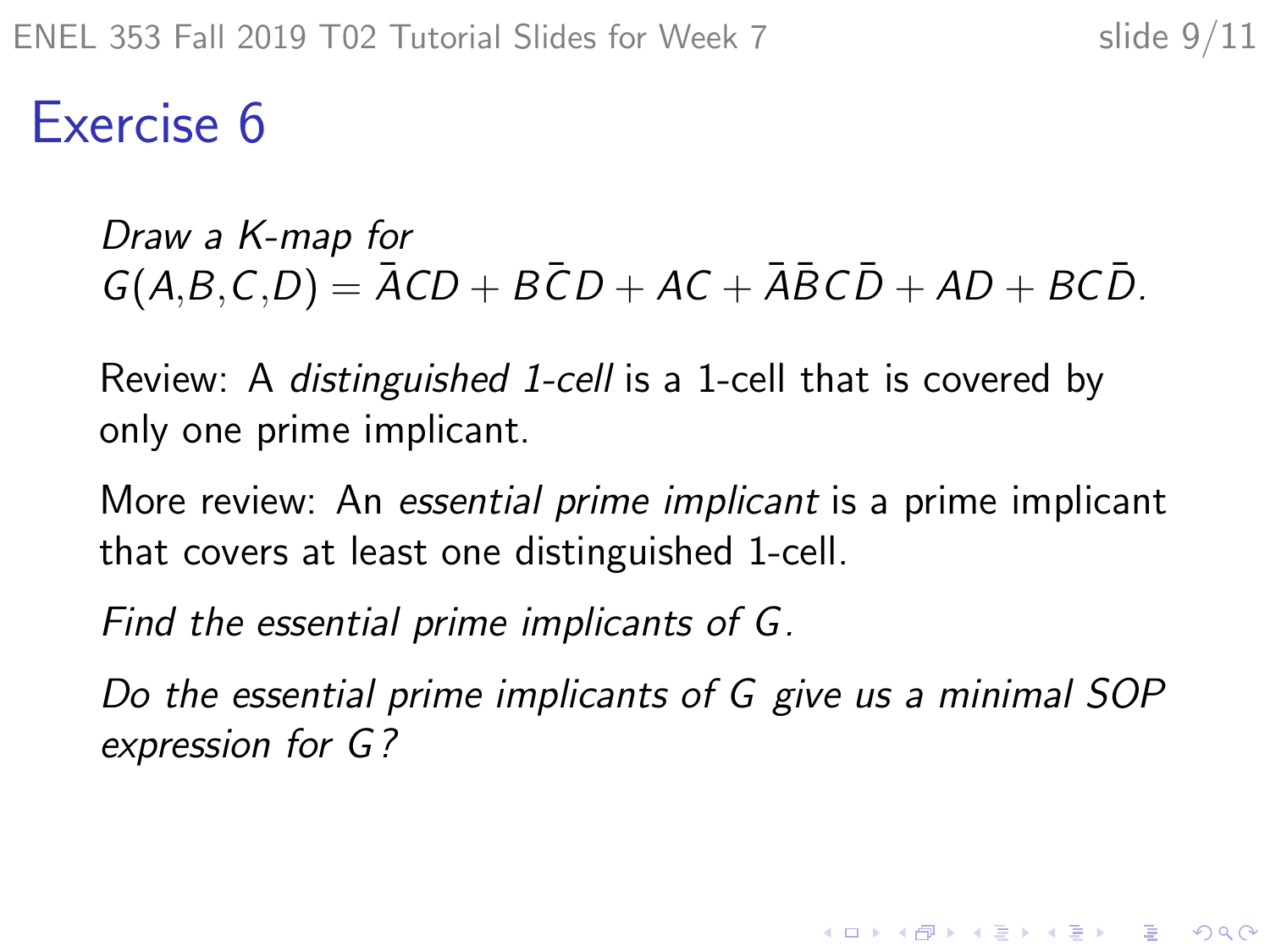### Essential versus non-essential

It's important to understand that in discussion of K-maps, non-essential does not mean the same thing as unnecessary or not useful.

A minimal SOP expression for a function F must use all of the essential PI's.

However, in some but not all K-map problems, one or more non-essential PI's must be used to complete the cover of all the 1-cells.